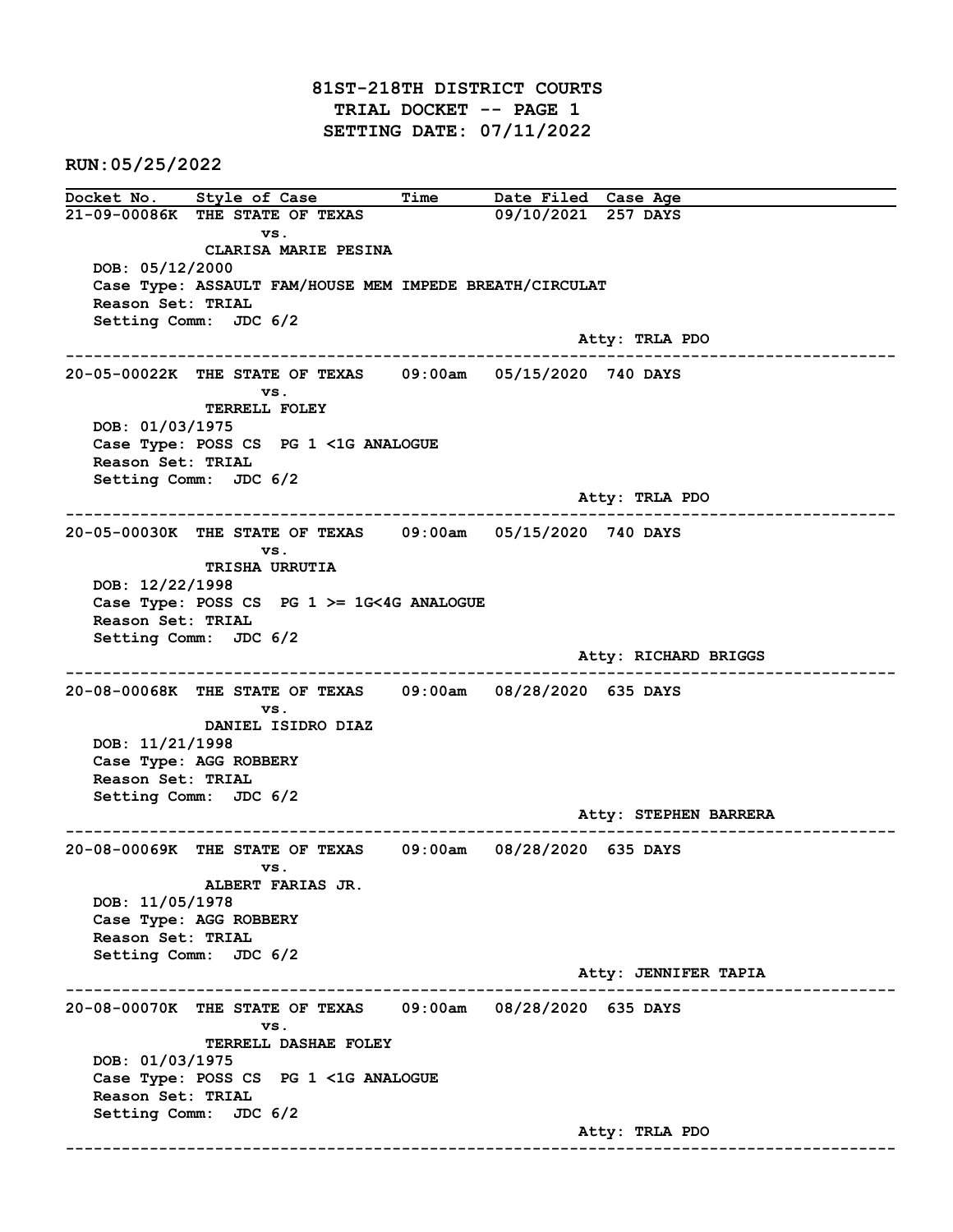## 81ST-218TH DISTRICT COURTS TRIAL DOCKET -- PAGE 2 SETTING DATE: 07/11/2022

RUN:05/25/2022

Docket No. Style of Case Time Date Filed Case Age 20-08-00074K THE STATE OF TEXAS 09:00am 08/28/2020 635 DAYS vs. TRISHA THOMASA URRUTIA DOB: 12/22/1998 Case Type: AGG ROBBERY Reason Set: TRIAL Setting Comm: JDC 6/2 Atty: RICHARD BRIGGS ------------------------------------------------------------------------------------------------------------------------ 20-09-00083K THE STATE OF TEXAS 09:00am 09/11/2020 621 DAYS vs. DANIEL ISIDRO DIAZ DOB: 11/21/1998 Case Type: AGG ASSAULT W/DEADLY WEAPON Reason Set: TRIAL Setting Comm: JDC 6/2 Atty: STEPHEN BARRERA ------------------------------------------------------------------------------------------------------------------------ 21-03-00019K THE STATE OF TEXAS 09:00am 03/12/2021 439 DAYS vs. RICHARD E. HYATT DOB: 08/10/1980 Case Type: POSS CS PG  $2 \ge 4$ G<400G Reason Set: TRIAL Setting Comm: JDC 6/2 Atty: ADRIAN PEREZ ------------------------------------------------------------------------------------------------------------------------ 21-03-00039K THE STATE OF TEXAS 09:00am 03/12/2021 439 DAYS vs. DAVID ALVARADO DOB: 08/14/1981 Case Type: IMPROPER PHOTO/VISUAL RECORDING AROUSE/GRATIFY Reason Set: TRIAL Setting Comm: JDC 6/2 Atty: TRLA PDO ------------------------------------------------------------------------------------------------------------------------ 21-05-00045K THE STATE OF TEXAS 09:00am 05/28/2021 362 DAYS vs. JONATHAN LUKE LOPEZ DOB: 10/01/1982 Case Type: EVADING ARREST DETENTION W/VEH OR WATERCRAFT Reason Set: TRIAL Setting Comm: JDC 6/2 Atty: TRLA PDO ------------------------------------------------------------------------------------------------------------------------ 21-05-00052K THE STATE OF TEXAS 09:00am 05/28/2021 362 DAYS vs. DOUGLAS DWAYNE ROSE DOB: 11/09/1975 Case Type: ASSAULT FAM/HOUSE MEM IMPEDE BREATH/CIRCULAT Reason Set: TRIAL Setting Comm: JDC 6/2 Atty: TRLA PDO ------------------------------------------------------------------------------------------------------------------------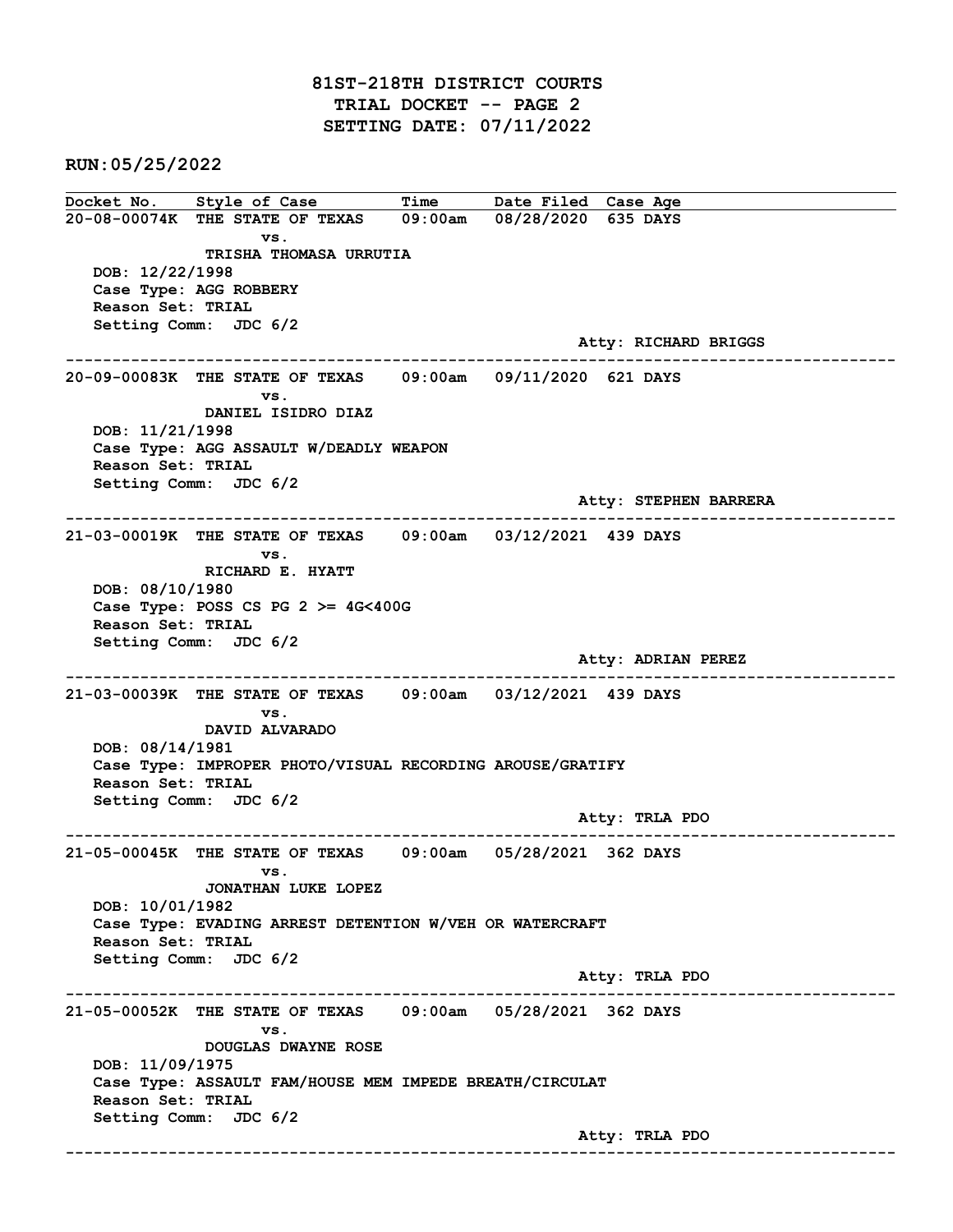## 81ST-218TH DISTRICT COURTS TRIAL DOCKET -- PAGE 3 SETTING DATE: 07/11/2022

RUN:05/25/2022

Docket No. Style of Case Time Date Filed Case Age 21-07-00077K THE STATE OF TEXAS 09:00am 07/01/2021 328 DAYS vs. JOSHUA OSUNA DOB: 08/04/1985 Case Type: BURGLARY OF BUILDING Reason Set: TRIAL Setting Comm: JDC 6/2 Atty: TRLA PDO ------------------------------------------------------------------------------------------------------------------------ 21-09-00079K THE STATE OF TEXAS 09:00am 09/10/2021 257 DAYS vs. LESLIE ANN ALVARADO DOB: 10/01/1983 Case Type: FRAUD USE/POSS IDENTIFYING INFO # ITEMS 5<10 Reason Set: TRIAL Setting Comm: JDC 6/2 Atty: ADRIAN PEREZ ------------------------------------------------------------------------------------------------------------------------ 21-09-00081K THE STATE OF TEXAS 09:00am 09/10/2021 257 DAYS vs. COURTNEY MARIE CISNEROS DOB: 08/30/1981 Case Type: THEFT PROP >=\$2,500<\$30K Reason Set: TRIAL Setting Comm: JDC 6/2 Atty: STEPHEN BARRERA ------------------------------------------------------------------------------------------------------------------------ 21-09-00089K THE STATE OF TEXAS 09:00am 09/10/2021 257 DAYS vs. TYLER REYNOLDS DOB: 11/13/1995 Case Type: BURGLARY OF HABITATION Reason Set: TRIAL Setting Comm: JDC 6/2 Atty: RICHARD BRIGGS ------------------------------------------------------------------------------------------------------------------------ 21-09-00090K THE STATE OF TEXAS 09:00am 09/10/2021 257 DAYS vs. JESSE JOE SALINAS DOB: 03/17/1980 Case Type: AGG ASSAULT CAUSES SERIOUS BODILY INJ Reason Set: TRIAL Setting Comm: JDC 6/2 Atty: TRLA PDO ------------------------------------------------------------------------------------------------------------------------ 21-11-00100K THE STATE OF TEXAS 09:00am 11/05/2021 201 DAYS vs. RICARDO OCHOA DOB: 09/19/1964 Case Type: THEFT PROP >=\$2,500<\$30K Reason Set: TRIAL Setting Comm: JDC 6/2 Atty: TRLA PDO ------------------------------------------------------------------------------------------------------------------------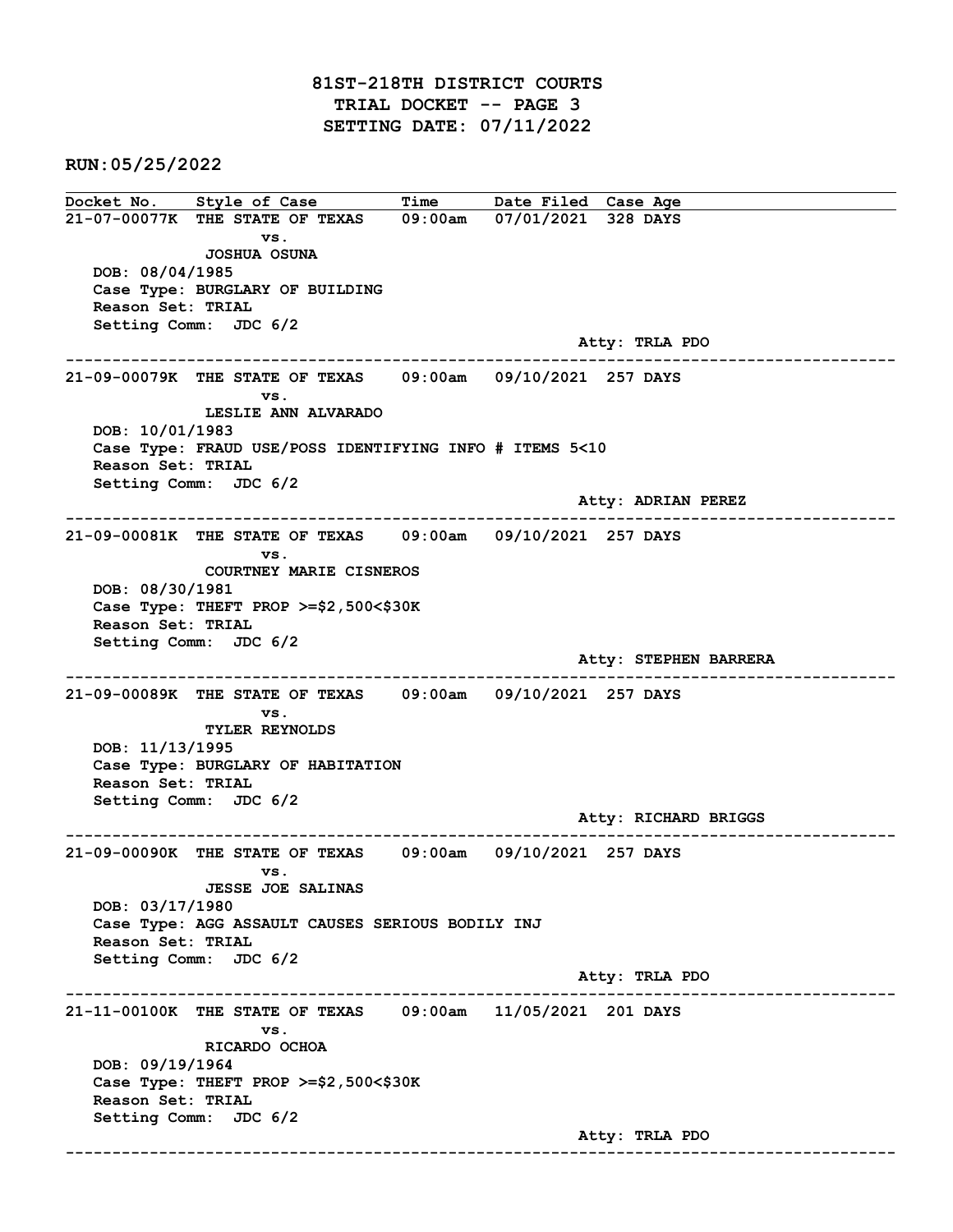## 81ST-218TH DISTRICT COURTS TRIAL DOCKET -- PAGE 4 SETTING DATE: 07/11/2022

RUN:05/25/2022

Docket No. Style of Case Time Date Filed Case Age 21-11-00104K THE STATE OF TEXAS 09:00am 11/05/2021 201 DAYS vs. JEFFREY DYLAN LEPELLEY DOB: 05/21/1969 Case Type: ARSON Reason Set: TRIAL Setting Comm: JDC 6/2 Atty: DAVID CHAPMAN ------------------------------------------------------------------------------------------------------------------------ 21-11-00105K THE STATE OF TEXAS 09:00am 11/05/2021 201 DAYS vs. JEFFREY DYLAN LEPELLEY DOB: 05/21/1969 Case Type: ARSON Reason Set: TRIAL Setting Comm: JDC 6/2 Atty: DAVID CHAPMAN ------------------------------------------------------------------------------------------------------------------------ 21-11-00106K THE STATE OF TEXAS 09:00am 11/05/2021 201 DAYS vs. JEFFREY DYLAN LEPELLEY DOB: 05/21/1969 Case Type: ARSON Reason Set: TRIAL Setting Comm: JDC 6/2 Atty: DAVID CHAPMAN ------------------------------------------------------------------------------------------------------------------------ 22-01-00002K THE STATE OF TEXAS 09:00am 01/18/2022 127 DAYS vs. JOE BRAVO DOB: 09/03/1990 Case Type: AGG ASSAULT W/DEADLY WEAPON Reason Set: TRIAL Setting Comm: JDC 6/2 Atty: TRLA PDO ------------------------------------------------------------------------------------------------------------------------ 22-01-00003K THE STATE OF TEXAS 09:00am 01/18/2022 127 DAYS vs. SANTANA ESPINOZA DOB: 01/07/1993 Case Type: AGG ASSAULT W/DEADLY WEAPON Reason Set: TRIAL Setting Comm: JDC 6/2 (WEBEX) Atty: JENNIFER TAPIA ------------------------------------------------------------------------------------------------------------------------ 22-01-00004K THE STATE OF TEXAS 09:00am 01/18/2022 127 DAYS vs. NOE ZUNIGA ESTRADA DOB: 08/29/1965 Case Type: ASSAULT FAMILY/HOUSEHOLD MEMBER PREV CONV IAT Reason Set: TRIAL Setting Comm: JDC 6/2 Atty: TRLA PDO ------------------------------------------------------------------------------------------------------------------------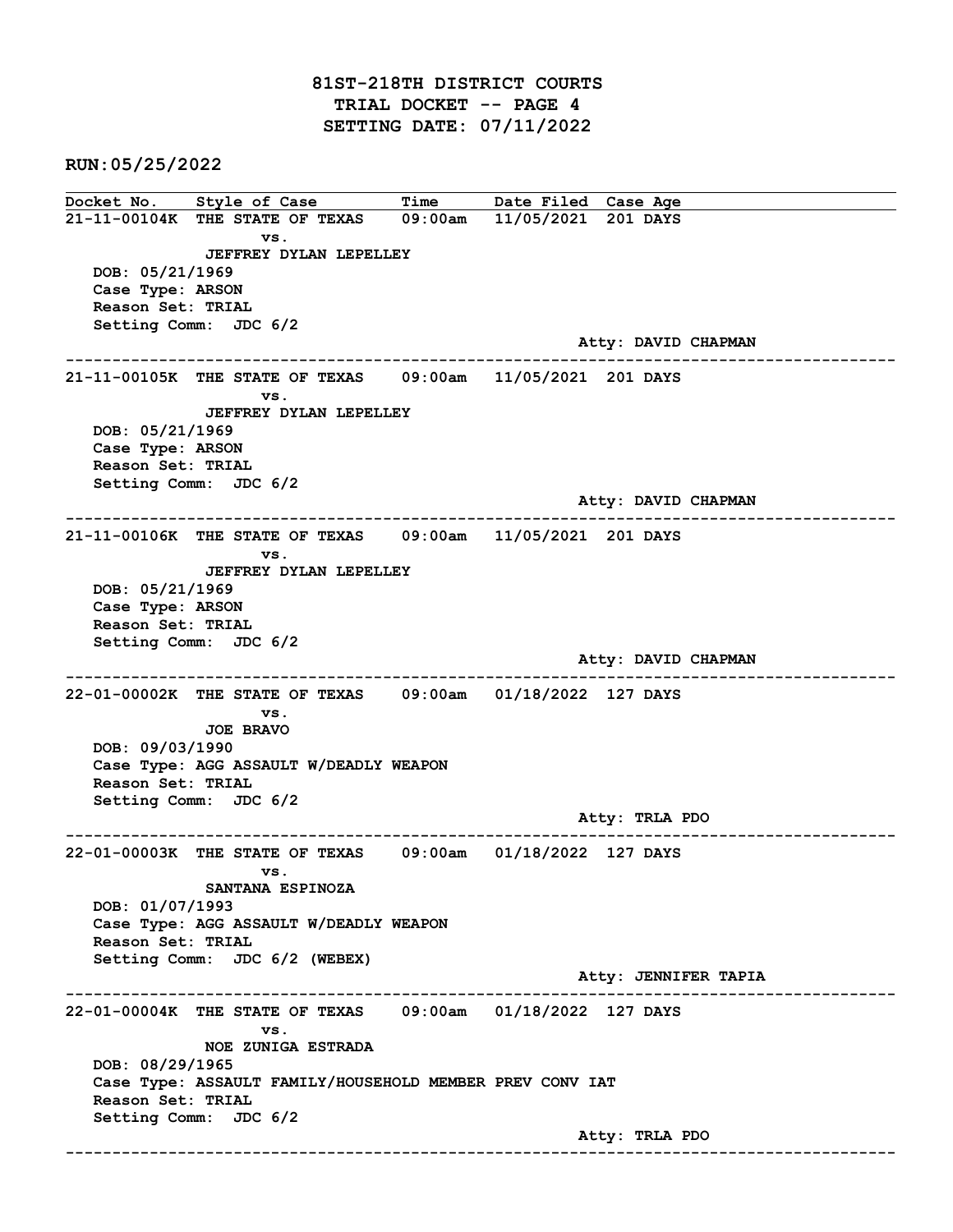## 81ST-218TH DISTRICT COURTS TRIAL DOCKET -- PAGE 5 SETTING DATE: 07/11/2022

RUN:05/25/2022

Docket No. Style of Case Time Date Filed Case Age 22-01-00005K THE STATE OF TEXAS 09:00am 01/18/2022 127 DAYS vs. RICHARD EUGENE HYATT DOB: 08/10/1980 Case Type: EVADING ARREST DET W/VEH Reason Set: TRIAL Setting Comm: JDC 6/2 Atty: ADRIAN PEREZ ------------------------------------------------------------------------------------------------------------------------ 22-01-00009K THE STATE OF TEXAS 09:00am 01/18/2022 127 DAYS vs. NICHOLAS NEAVES DOB: 01/16/1995 Case Type: AGG ASSLT W/DEADLY WEAPON Reason Set: TRIAL Setting Comm: JDC 6/2\*\*ZOOM\*\*EDEN FACILTY Atty: ADRIAN PEREZ ------------------------------------------------------------------------------------------------------------------------ 22-01-00011K THE STATE OF TEXAS 09:00am 01/18/2022 127 DAYS vs. DYLAN JEFFERSON JENKINS DOB: 07/13/2003 Case Type: EVADING ARREST DETENTION W/VEH Reason Set: TRIAL Setting Comm: JDC 6/2 Atty: TRLA PDO ------------------------------------------------------------------------------------------------------------------------ 22-01-00012K THE STATE OF TEXAS 09:00am 01/18/2022 127 DAYS vs. JEREMIAH J. RICHARDSON DOB: 10/05/2002 Case Type: SEXUAL ASSLT CHILD Reason Set: TRIAL Setting Comm: JDC 6/2 Atty: ADRIAN PEREZ ------------------------------------------------------------------------------------------------------------------------ 22-01-00013K THE STATE OF TEXAS 09:00am 01/18/2022 127 DAYS vs. VINCENT F. RODRIGUEZ DOB: 04/12/1976 Case Type: AGG ASSAULT W/DEADLY WEAPON Reason Set: TRIAL Setting Comm: JDC 6/2 \*\*ZOOM EDEN FACILITY\*\* Atty: RICHARD BRIGGS ------------------------------------------------------------------------------------------------------------------------ 22-01-00016K THE STATE OF TEXAS 09:00am 01/18/2022 127 DAYS vs. TYLER REYNOLDS DOB: 11/13/1995 Case Type: POSS CS PG 1 <1G Reason Set: TRIAL Setting Comm: JDC 6/2 Atty: RICHARD BRIGGS ------------------------------------------------------------------------------------------------------------------------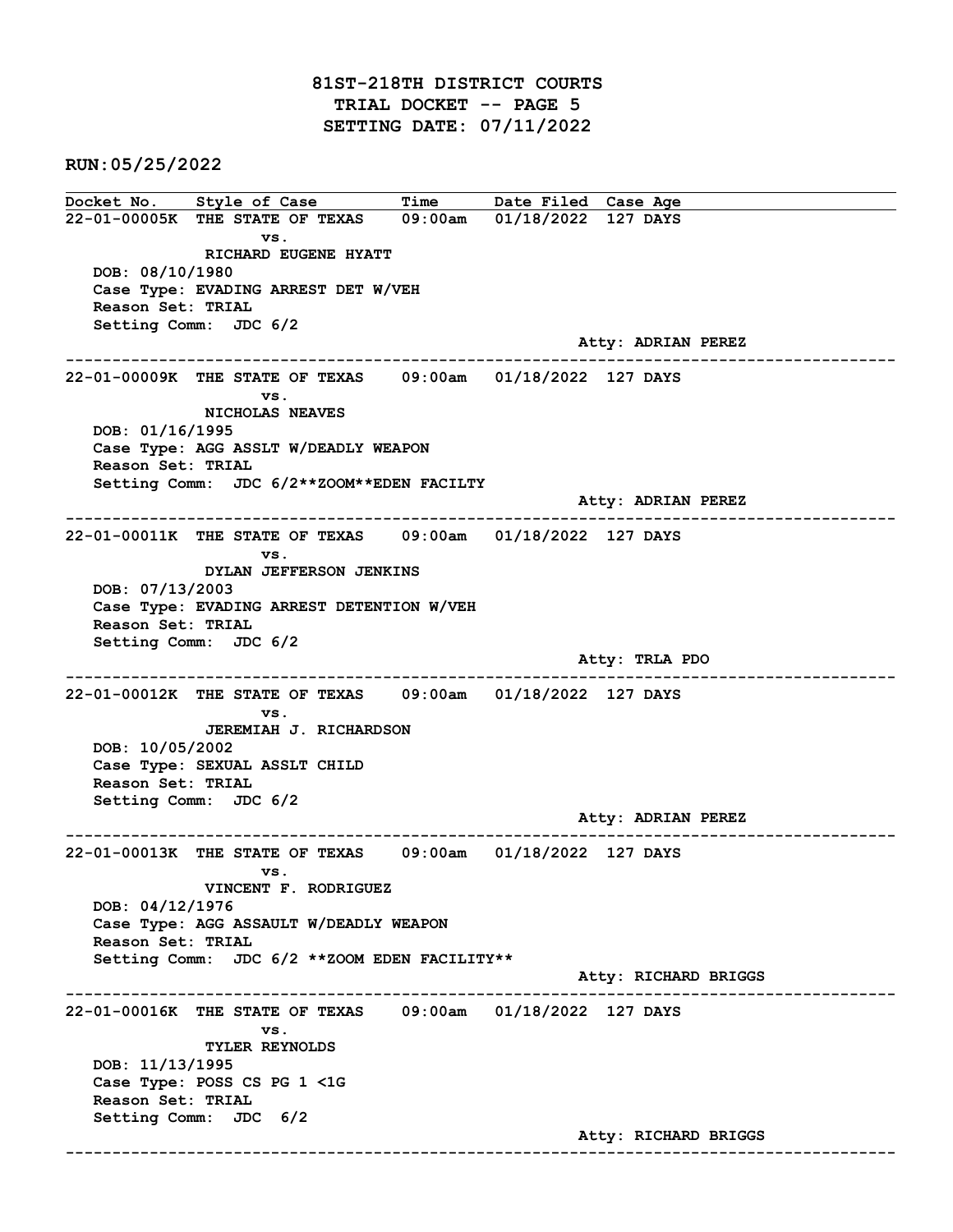#### 81ST-218TH DISTRICT COURTS TRIAL DOCKET -- PAGE 6 SETTING DATE: 07/11/2022

RUN:05/25/2022

Docket No. Style of Case Time Date Filed Case Age 22-03-00025K THE STATE OF TEXAS 09:00am 03/11/2022 75 DAYS vs. JOHN JR. ALEMAN DOB: Case Type: CRIMINAL MISCHIEF >=\$2,500<\$30K Reason Set: TRIAL Setting Comm: JDC 6/2 Atty: TRLA PDO ------------------------------------------------------------------------------------------------------------------------ 22-03-00026K THE STATE OF TEXAS 09:00am 03/11/2022 75 DAYS vs. ERIC JASON GARZA DOB: Case Type: AGG SEXUAL ASSAULT CHILD Reason Set: TRIAL Setting Comm: JDC 6/2 Atty: STEPHEN BARRERA ------------------------------------------------------------------------------------------------------------------------ 22-03-00027K THE STATE OF TEXAS 09:00am 03/11/2022 75 DAYS vs. BROOKE K. OVERSTREET DOB: 04/23/1996 Case Type: ABANDON/ENDANGER CHILD W/ INTENT TO RETURN Reason Set: TRIAL Setting Comm: JDC 6/2 Atty: TRLA PDO ------------------------------------------------------------------------------------------------------------------------ 22-03-00028K THE STATE OF TEXAS 09:00am 03/11/2022 75 DAYS vs. MARK RUBEN SANCHEZ DOB: 06/10/1995 Case Type: ABANDON ENDANGER CHILD W/INTENT TO RETURN Reason Set: TRIAL Setting Comm: JDC 6/2 Atty: RICHARD BRIGGS ------------------------------------------------------------------------------------------------------------------------ 22-03-00030K THE STATE OF TEXAS 09:00am 03/11/2022 75 DAYS vs. JEFFERY DANIEL MARTINEZ DOB: 05/07/1991 Case Type: POSS CS PG 1 <1G Reason Set: TRIAL Setting Comm: JDC 6/2 Atty: BERNARD CAMPION ------------------------------------------------------------------------------------------------------------------------ 22-03-00031K THE STATE OF TEXAS 09:00am 03/11/2022 75 DAYS vs. JEFFERY DANIEL MARTINEZ DOB: 05/07/1991 Case Type: TAMPER/FABRICATE PHYS EVID W/INTENT TO IMPAIR Reason Set: TRIAL Setting Comm: JDC 6/2 Atty: BERNARD CAMPION ------------------------------------------------------------------------------------------------------------------------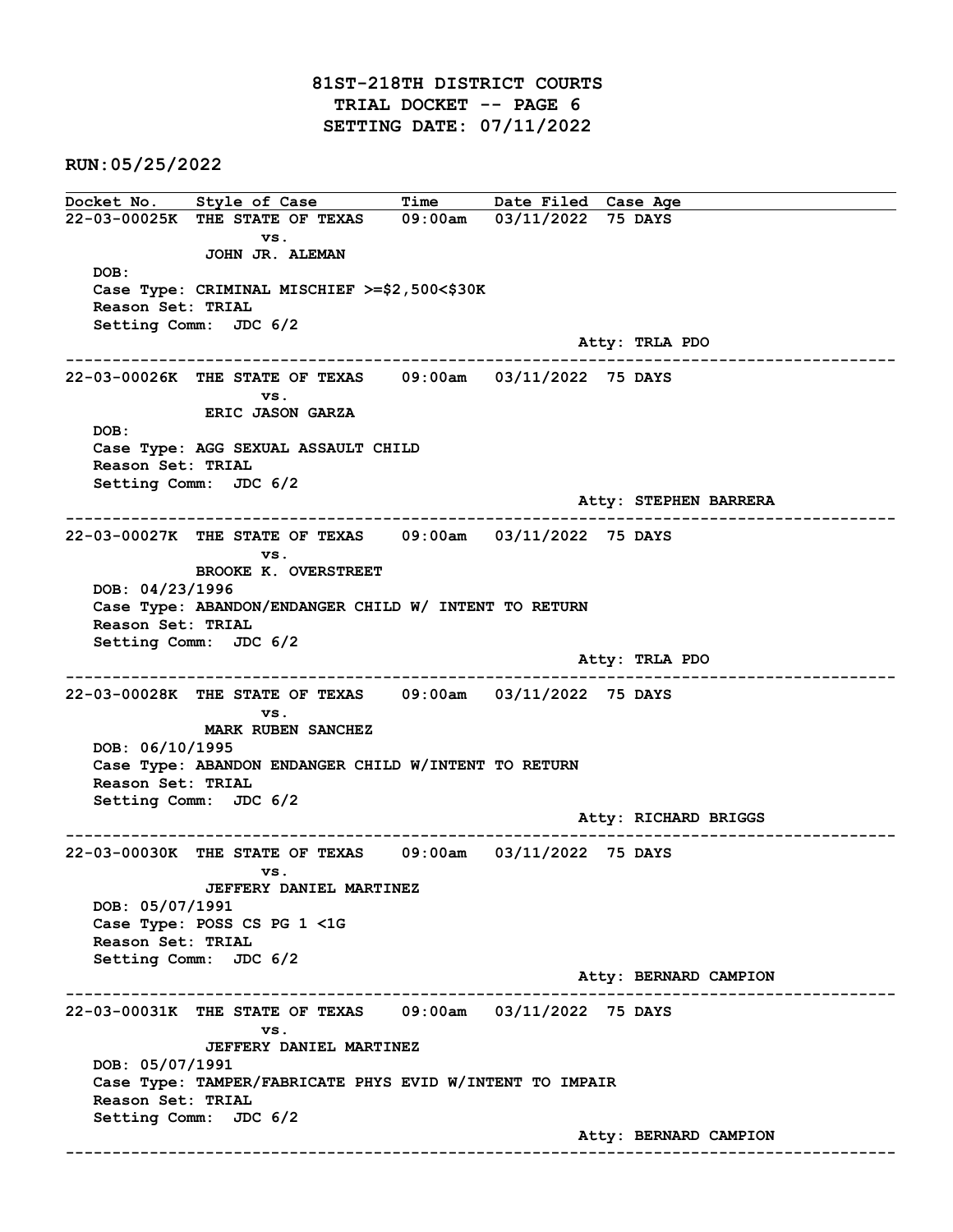## 81ST-218TH DISTRICT COURTS TRIAL DOCKET -- PAGE 7 SETTING DATE: 07/11/2022

RUN:05/25/2022

Docket No. Style of Case Time Date Filed Case Age 22-03-00034K THE STATE OF TEXAS 09:00am 03/11/2022 75 DAYS vs. JONATHAN LUKE LOPEZ DOB: 10/01/1982 Case Type: UNAUTH USE OF MOTOR VEHICLE Reason Set: TRIAL Setting Comm: JDC 6/2 Atty: TRLA PDO ------------------------------------------------------------------------------------------------------------------------ 22-03-00035K THE STATE OF TEXAS 09:00am 03/11/2022 75 DAYS vs. JONATHAN LUKE LOPEZ DOB: 10/01/1982 Case Type: UNL POSS FIREARM BY FELON Reason Set: TRIAL Setting Comm: JDC 6/2 Atty: TRLA PDO ------------------------------------------------------------------------------------------------------------------------ 22-03-00042K THE STATE OF TEXAS 09:00am 03/11/2022 75 DAYS vs. BEN JOSEPH SUTTON DOB: 10/29/1977 Case Type: UNL POSS FIREARM BY FELON Reason Set: TRIAL Setting Comm: JDC 6/2 Atty: STEPHEN BARRERA ------------------------------------------------------------------------------------------------------------------------ 22-03-00043K THE STATE OF TEXAS 09:00am 03/11/2022 75 DAYS vs. SINECA MARIE HERNANDEZ DOB: 03/09/1979 Case Type: POSS CS PG 1 <1G Reason Set: TRIAL Setting Comm: JDC 6/2 Atty: ADRIAN PEREZ ------------------------------------------------------------------------------------------------------------------------ 22-03-00045K THE STATE OF TEXAS 09:00am 03/11/2022 75 DAYS vs. HENRY B. VALDONADO, JR. DOB: 05/15/1981 Case Type: ASSAULT FAM/HOUSE MEM IMPEDE BREATH/CIRCULAT Reason Set: TRIAL Setting Comm: JDC 6/2 Atty: RICHARD BRIGGS ------------------------------------------------------------------------------------------------------------------------ 22-03-00046K THE STATE OF TEXAS 09:00am 03/11/2022 75 DAYS vs. JESS M. HYATT,IV DOB: 09/30/1979 Case Type: THEFT PROP >=\$30K<\$150K Reason Set: TRIAL Setting Comm: JDC 6/2 Atty: TRLA PDO ------------------------------------------------------------------------------------------------------------------------